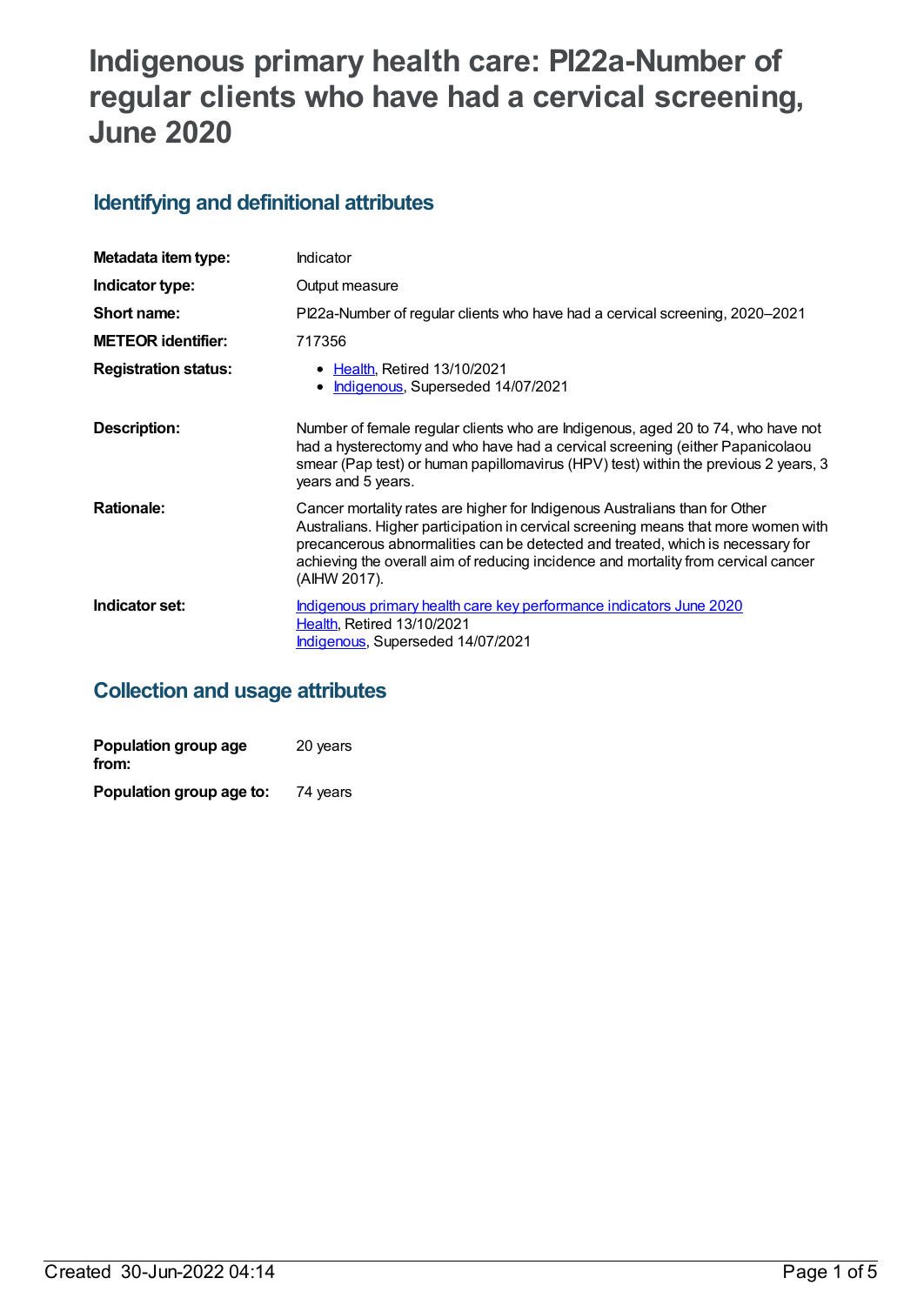| <b>Computation description:</b> | Count of regular clients who are Indigenous, aged 20 to 74, who have not had a<br>hysterectomy and who have had a cervical screening (either Pap test or HPV test)<br>within the previous 2 years, 3 years and 5 years.                                                                                                                                                                                                                                      |
|---------------------------------|--------------------------------------------------------------------------------------------------------------------------------------------------------------------------------------------------------------------------------------------------------------------------------------------------------------------------------------------------------------------------------------------------------------------------------------------------------------|
|                                 | 'Regular client' refers to a client of an Australian Government Department of Health-<br>funded primary health-care service (that is required to report against the Indigenous<br>primary health care key performance indicators) who has an active medical record;<br>that is, a client who has attended the Department of Health-funded primary health-<br>care service at least 3 times in 2 years.                                                       |
|                                 | Count is of women, not tests.                                                                                                                                                                                                                                                                                                                                                                                                                                |
|                                 | From 1 December 2017 the screening test for cervical cancer changed from the<br>Pap test to a test for human papillomavirus (HPV). The recommended screening<br>age changed from 18 to 69 (this indicator reported on the age group 20 to 69) to<br>25 to 74. The HPV test is offered every 5 years instead of every 2 as it was with the<br>Pap test (DoH 2017). This indicator will report on both age ranges during the<br>transitional reporting period. |
|                                 | Presented as a number.                                                                                                                                                                                                                                                                                                                                                                                                                                       |
|                                 | A Pap test is a test that detects abnormal cell changes.                                                                                                                                                                                                                                                                                                                                                                                                     |
|                                 | An HPV test is a test that detects persistent HPV infection that causes the<br>abnormal cell changes prior to the development of cervical cancer.                                                                                                                                                                                                                                                                                                            |
|                                 | Include either Pap tests conducted prior to 1 December 2017 or HPV tests<br>conducted from 1 December 2017.                                                                                                                                                                                                                                                                                                                                                  |
|                                 | Include HPV tests where the sample is either collected by a health practitioner or<br>self-collected.                                                                                                                                                                                                                                                                                                                                                        |
|                                 | Calculated separately for women who have had a cervical screening within<br>the previous 2 years, the previous 3 years and the previous 5 years.                                                                                                                                                                                                                                                                                                             |
| <b>Computation:</b>             | Numerator only.                                                                                                                                                                                                                                                                                                                                                                                                                                              |
| <b>Numerator:</b>               | Calculation A: Number of regular clients who are Indigenous, aged 20 to 74, who<br>have not had a hysterectomy and who have had a cervical screening within the<br>previous 2 years.                                                                                                                                                                                                                                                                         |
|                                 | Calculation B: Number of regular clients who are Indigenous, aged 20 to 74, who<br>have not had a hysterectomy and who have had a cervical screening within the<br>previous 3 years.                                                                                                                                                                                                                                                                         |
|                                 | Calculation C: Number of regular clients who are Indigenous, aged 20 to 74, who<br>have not had a hysterectomy and who have had a cervical screening within the<br>previous 5 years.                                                                                                                                                                                                                                                                         |
| <b>Numerator data elements:</b> | Data Element / Data Set-                                                                                                                                                                                                                                                                                                                                                                                                                                     |
|                                 | Person-age, total years N[NN]                                                                                                                                                                                                                                                                                                                                                                                                                                |
|                                 | Data Source                                                                                                                                                                                                                                                                                                                                                                                                                                                  |
|                                 | Indigenous primary health care data collection                                                                                                                                                                                                                                                                                                                                                                                                               |
|                                 | NMDS / DSS                                                                                                                                                                                                                                                                                                                                                                                                                                                   |
|                                 | Indigenous primary health care NBEDS 2020-21                                                                                                                                                                                                                                                                                                                                                                                                                 |
|                                 | Data Element / Data Set-                                                                                                                                                                                                                                                                                                                                                                                                                                     |
|                                 | Female-hysterectomy indicator, yes/no code N                                                                                                                                                                                                                                                                                                                                                                                                                 |
|                                 | Data Source                                                                                                                                                                                                                                                                                                                                                                                                                                                  |
|                                 | Indigenous primary health care data collection                                                                                                                                                                                                                                                                                                                                                                                                               |
|                                 | NMDS / DSS                                                                                                                                                                                                                                                                                                                                                                                                                                                   |
|                                 | Indigenous primary health care NBEDS 2020-21                                                                                                                                                                                                                                                                                                                                                                                                                 |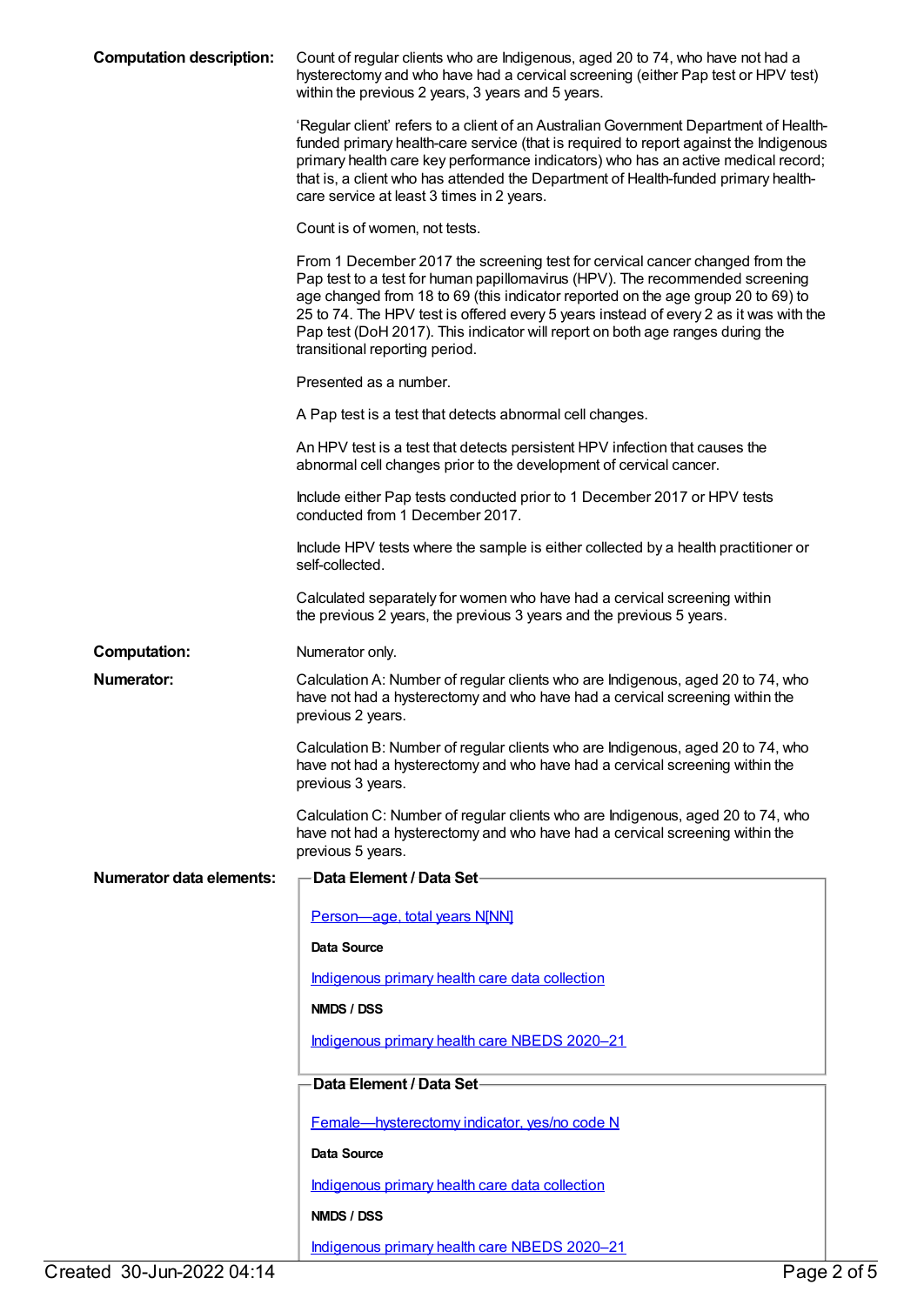#### **Data Element / Data Set**

[Person—Indigenous](https://meteor.aihw.gov.au/content/602543) status, code N

**Data Source**

[Indigenous](https://meteor.aihw.gov.au/content/430643) primary health care data collection

**NMDS / DSS**

[Indigenous](https://meteor.aihw.gov.au/content/715320) primary health care NBEDS 2020–21

### **Data Element / Data Set**

Person-sex, code X

**Data Source**

[Indigenous](https://meteor.aihw.gov.au/content/430643) primary health care data collection

**NMDS / DSS**

[Indigenous](https://meteor.aihw.gov.au/content/715320) primary health care NBEDS 2020–21

**Guide for use**

Female only.

## **Data Element / Data Set**

[Person—regular](https://meteor.aihw.gov.au/content/686291) client indicator, yes/no code N

**Data Source**

[Indigenous](https://meteor.aihw.gov.au/content/430643) primary health care data collection

**NMDS / DSS**

[Indigenous](https://meteor.aihw.gov.au/content/715320) primary health care NBEDS 2020–21

#### **Data Element / Data Set**

Female—cervical screening indicator, yes/no/not [stated/inadequately](https://meteor.aihw.gov.au/content/719551) described code N

#### **Data Source**

[Indigenous](https://meteor.aihw.gov.au/content/430643) primary health care data collection

**NMDS / DSS**

[Indigenous](https://meteor.aihw.gov.au/content/715320) primary health care NBEDS 2020–21

#### **Disaggregation:** 1. Age:

- a) 20-24 years
- b) 25-34 years
- c) 35-44 years
- d) 45-54 years
- e) 55-64 years
- f) 65-69 years
- g) 70-74 years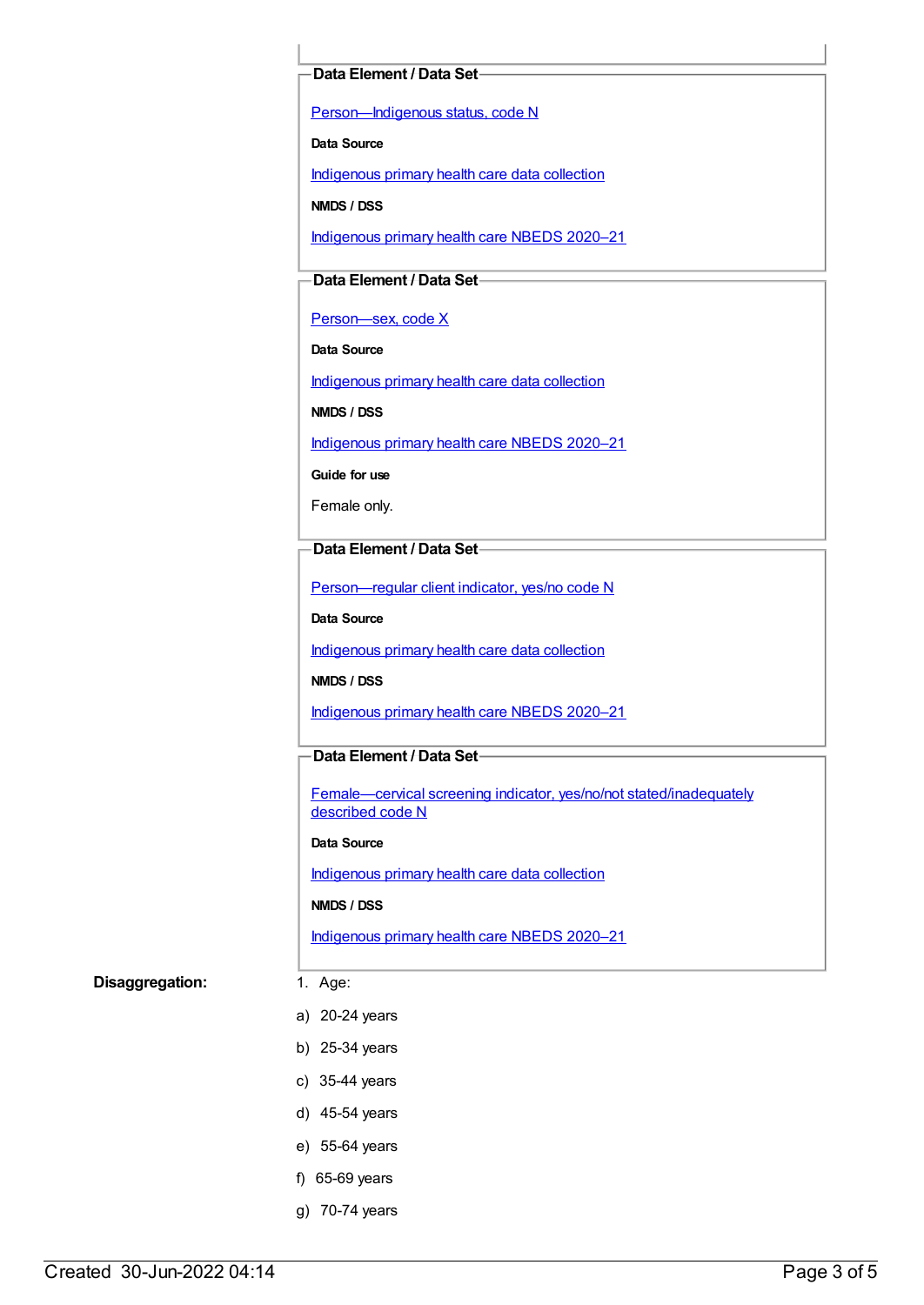**Comments:** This indicator covers a 24 month reporting period from 1 January 2020 to 31 December 2021:

- Indigenous primary health care NBEDS 2019-20 covers the period 01/01/2020 to 30/06/2020
- Indigenous primary health care NBEDS 2020-21 covers the period 01/07/2020 to 30/06/2021
- Indigenous primary health care NBEDS 2021-22 (to be released) will cover the period 01/07/2021 to 31/12/2021.

# **Representational attributes**

| <b>Representation class:</b> | Count         |
|------------------------------|---------------|
| Data type:                   | Real          |
| Unit of measure:             | Person        |
| Format:                      | <b>NINNN1</b> |

# **Indicator conceptual framework**

| <b>Framework and</b> | Effective/Appropriate/Efficient |
|----------------------|---------------------------------|
| dimensions:          |                                 |

## **Data source attributes**

| Data sources: | Data Source                                           |
|---------------|-------------------------------------------------------|
|               | <u>Indigenous primary health care data collection</u> |
|               | Frequency                                             |
|               | 6 monthly                                             |
|               | Data custodian                                        |
|               | Australian Institute of Health and Welfare.           |

## **Source and reference attributes**

| <b>Submitting organisation:</b> | Australian Institute of Health and Welfare                                                                                                                                                                                                 |
|---------------------------------|--------------------------------------------------------------------------------------------------------------------------------------------------------------------------------------------------------------------------------------------|
|                                 | Australian Government Department of Health                                                                                                                                                                                                 |
| Reference documents:            | DoH (Australian Government Department of Health) 2017. National Cervical<br>Screening Program. DoH, Canberra. Viewed 24 July<br>2019, http://www.cancerscreening.gov.au/internet/screening/<br>publishing.nsf/Content/cervical-screening-1 |

# **Relational attributes**